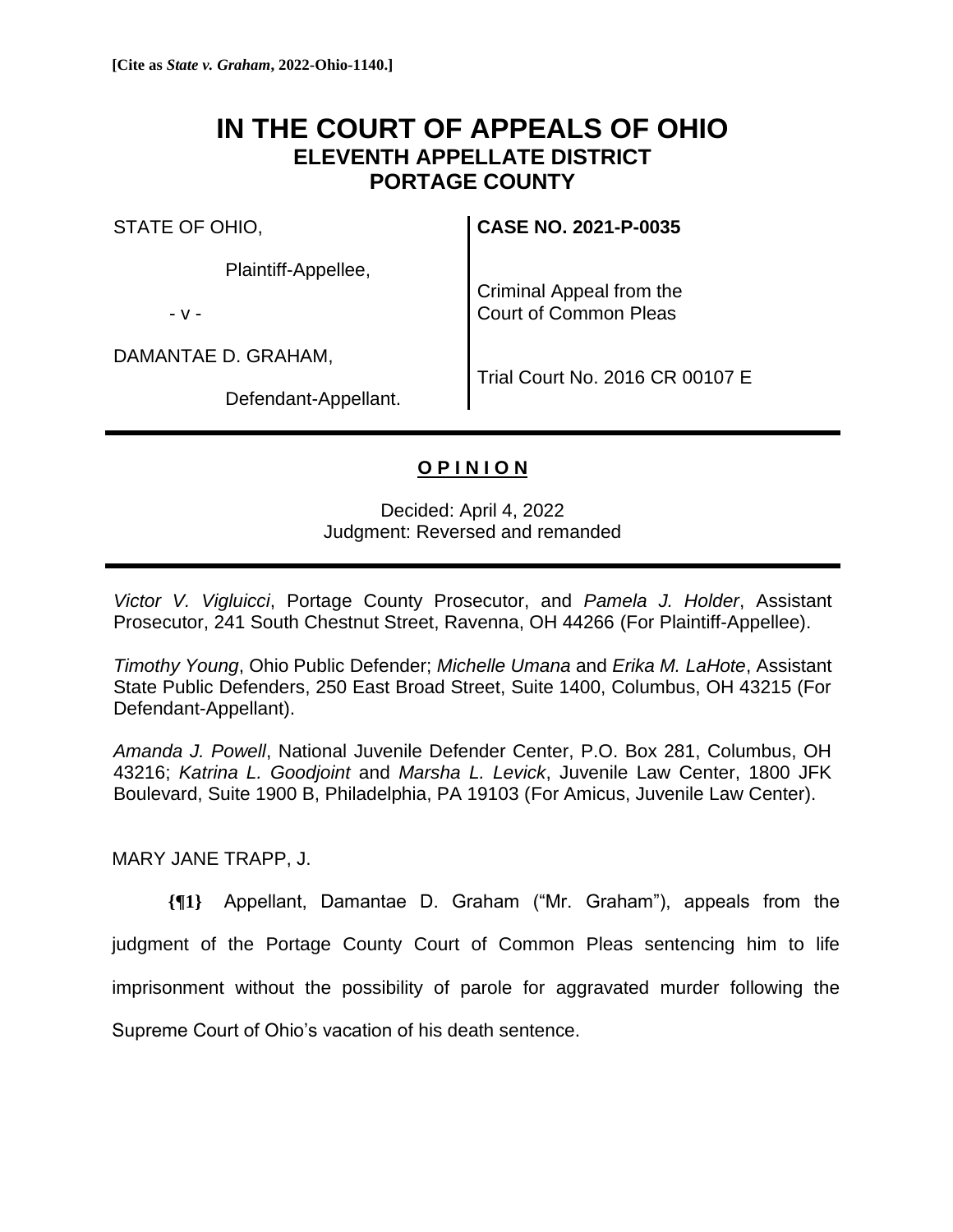**{¶2}** Mr. Graham asserts three assignments of error, contending that (1) the Eighth and Fourteenth Amendments prohibit a sentence of life imprisonment without the possibility of parole for offenders who were 21 years old and younger at the time of the offense; (2) the trial court abused its discretion by failing to grant his request for a continuance of the resentencing hearing; and (3) the trial court lacked jurisdiction to resentence him while his application to reopen his direct appeal was pending in the Supreme Court of Ohio.

**{¶3}** After a careful review of the record and pertinent law, we find as follows:

**{¶4}** (1) The trial court was not divested of jurisdiction to resentence Mr. Graham based on his filing of an application to reopen his direct appeal in the Supreme Court of Ohio.

**{¶5}** (2) The trial court abused its discretion by denying Mr. Graham's request to continue the resentencing hearing to permit mitigation testimony from one of his expert witnesses.

**{¶6}** (3) Our disposition of Mr. Graham's second assignment of error renders his first assignment of error moot.

**{¶7}** Thus, we reverse the Portage County Court of Common Pleas' judgment entry of March 2, 2021, vacate Mr. Graham's sentence on count 1, and remand for resentencing pursuant to R.C. 2929.06.

**{¶8}** Our decision must not be taken as a diminishment of the brutal crimes committed by Mr. Graham. Our determination that the failure to grant a short continuance so a mitigation expert could testify constituted prejudicial error only mandates a new sentencing hearing; it does not limit the trial court's options in reimposing sentence.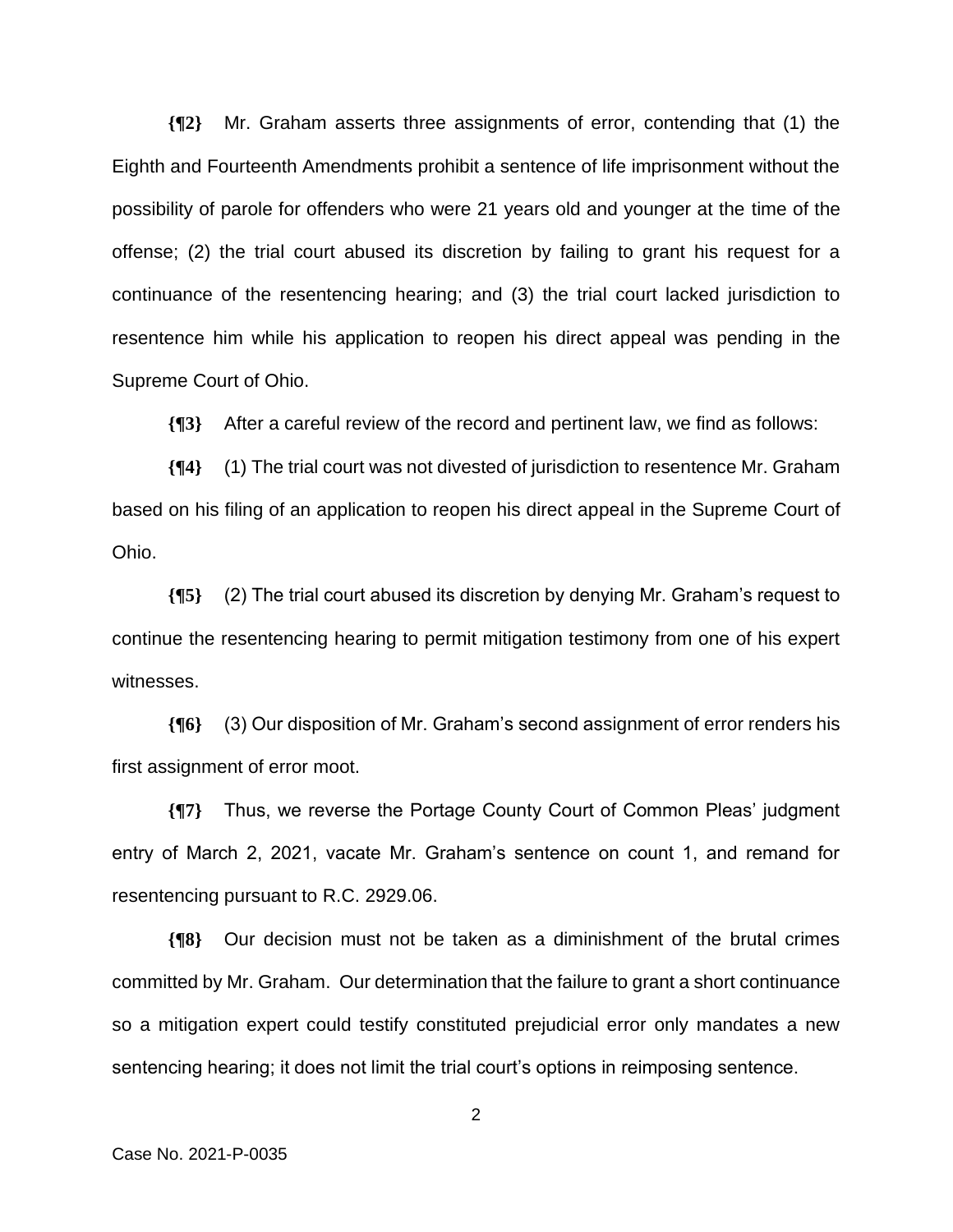**{¶9}** The Supreme Court of Ohio spared Mr. Graham the death penalty and sent the case back to the trial court for resentencing. Our role is to review the trial court's sentencing process to determine if there were any prejudicial due process errors. We recognize that a full mitigation hearing was not required following the vacation of Mr. Graham's death sentence. But mitigation testimony from a relevant expert witness remains vitally important when a trial court is considering any felony sentence, particularly one as serious as life imprisonment without parole.

#### **Substantive and Procedural History**

**{¶10}** In 2016, Mr. Graham shot and killed 18-year-old college student Nicholas Massa during the robbery of an apartment in Kent, Ohio. Mr. Graham had turned 19 the month before he committed the offenses.

**{¶11}** Following a jury trial in the Portage County Court of Common Pleas, Mr. Graham was found guilty of aggravated murder (count 1); three death-penalty specifications accompanying count 1; aggravated burglary (count 2); aggravated robbery (count 3); three counts of kidnapping (counts 4, 5, and 6); and six firearm specifications accompanying the six counts.

**{¶12}** The jury recommended that Mr. Graham be sentenced to death on count 1. The trial court accepted the jury's recommendation and sentenced Mr. Graham accordingly. It also imposed an aggregate prison term of 61 years on the remaining counts and specifications.

**{¶13}** Mr. Graham filed a direct appeal of right in the Supreme Court of Ohio, raising 14 propositions of law. While his appeal was pending, Mr. Graham instituted postconviction proceedings in the trial court alleging 48 grounds for relief. In December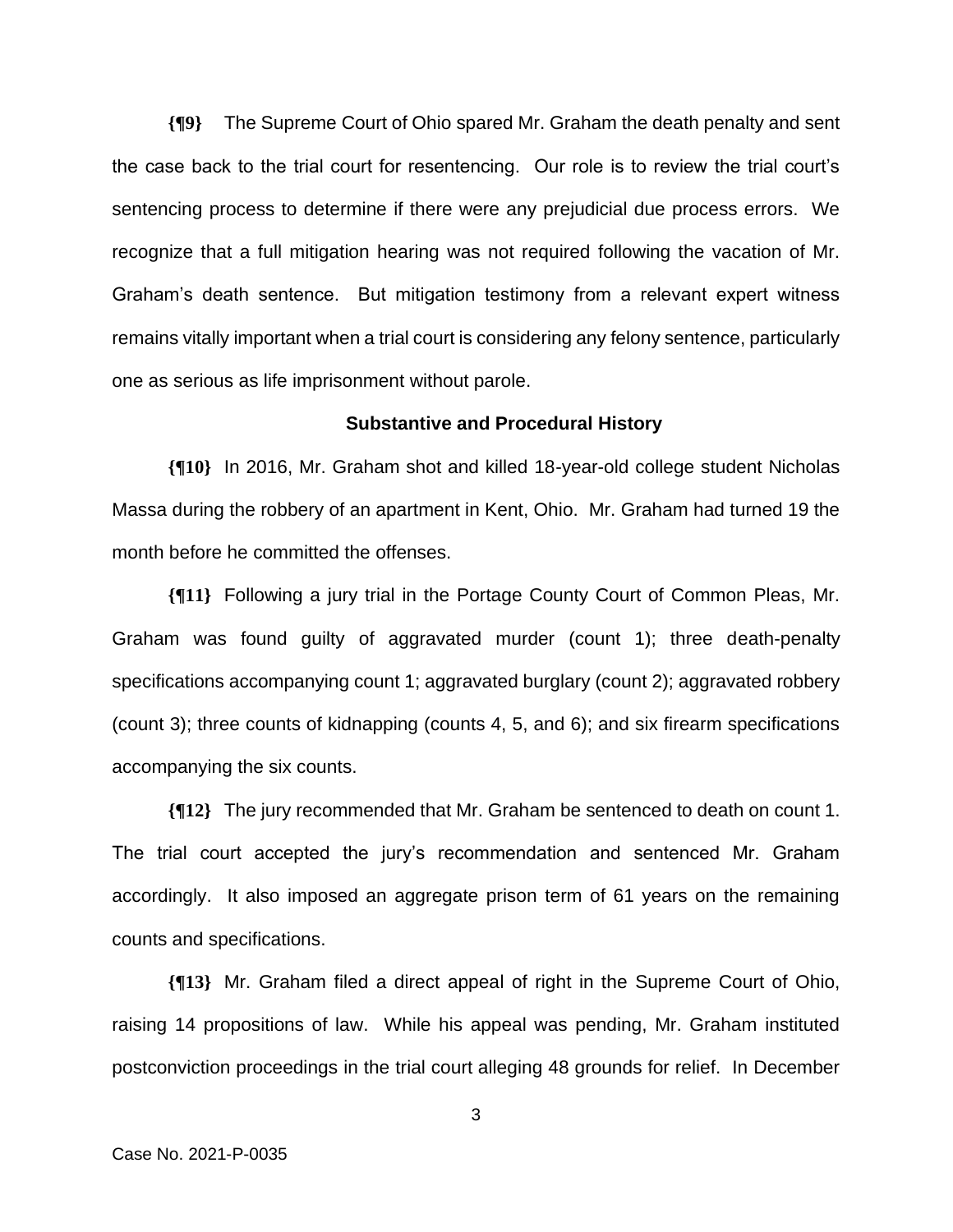2020, the Supreme Court of Ohio affirmed Mr. Graham's convictions, vacated his death sentence, and remanded the matter to the trial court for resentencing consistent with R.C. 2929.06. *See State v. Graham*, 164 Ohio St.3d 187, 2020-Ohio-6700, 172 N.E.3d 841, ¶ 217 ("*Graham I*").

# *Prehearing Matters*

**{¶14}** The Supreme Court of Ohio's mandate was filed in the trial court on January 6, 2021. On the same date, Mr. Graham, through counsel, filed a motion for appointment of counsel for purposes of resentencing. Mr. Graham requested the appointment of two attorneys who were certified in capital cases to serve as "trial lead counsel" and "trial cocounsel," respectively, and a third attorney to sit as "third chair" who would not bill for her time. The next day, the trial court scheduled Mr. Graham's resentencing hearing for March 8.

**{¶15}** On January 26, Mr. Graham, through counsel, filed a motion to continue the March 8 resentencing hearing until at least October, indicating that he intended to file a petition for certiorari in the Supreme Court of the United States. The state filed a response opposing Mr. Graham's motion. On February 10, the trial court filed a judgment entry denying Mr. Graham's motion, stating, "The Court finds that based on the motion of the Defendant and the Response of the State, the motion is not well taken and is hereby denied."

**{¶16}** Meanwhile, on January 21, Mr. Graham's counsel filed a motion in the Supreme Court of Ohio requesting appointment for the purpose of preparing and filing an application to reopen Mr. Graham's direct appeal pursuant to S.Ct.Prac.R. 11.06, which the court granted on February 3. Mr. Graham subsequently filed an application for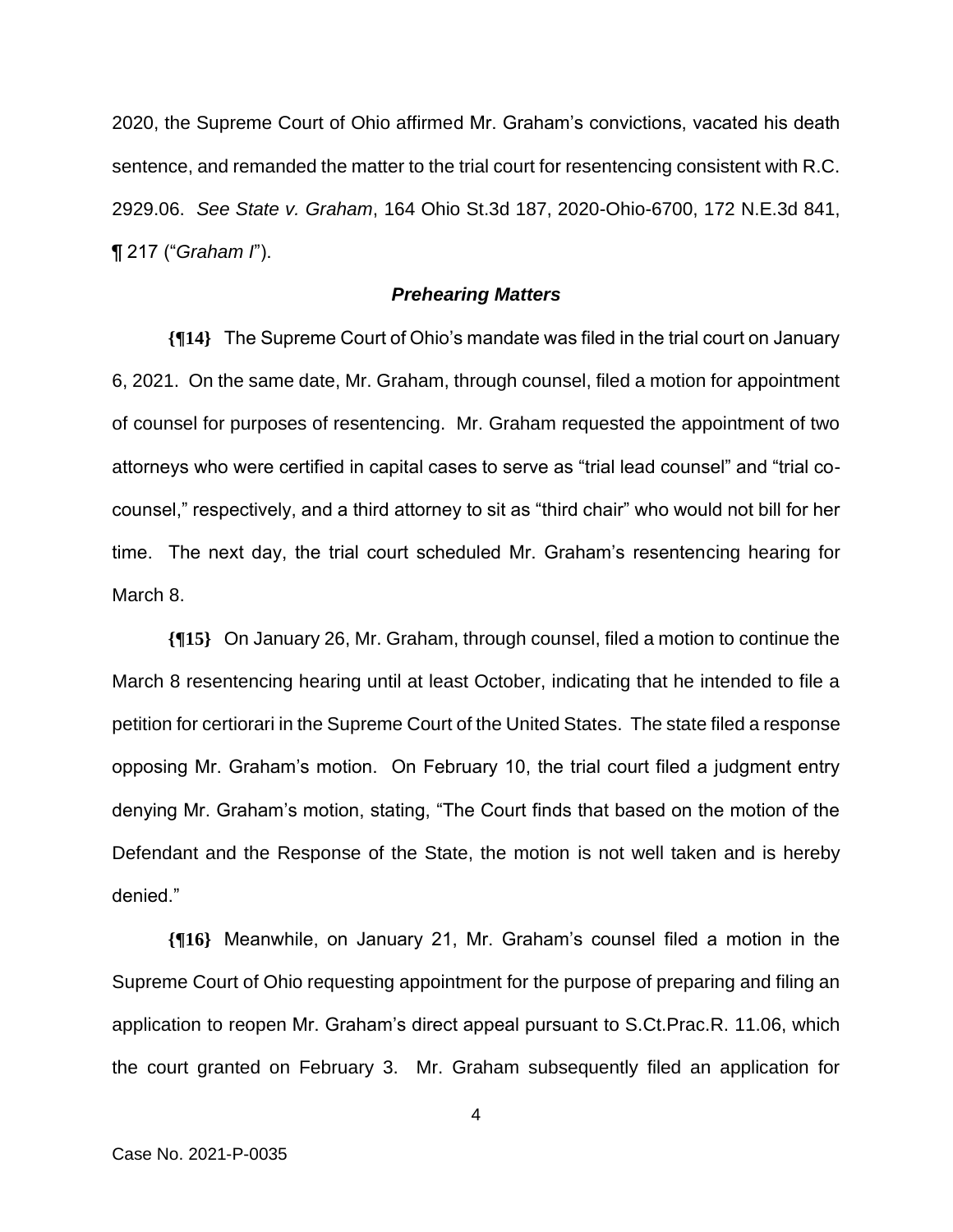reopening on February 26, alleging that he received ineffective assistance of appellate counsel.

**{¶17}** On the same date, Mr. Graham, through counsel, filed a "renewed" motion in the trial court to continue the March 8 resentencing hearing. As grounds, Mr. Graham stated that (1) his application for reopening in the Supreme Court of Ohio created a "serious question" regarding the trial court's "authority" to resentence him; (2) his third attorney was scheduled to receive surgery on March 1 and would be unable to travel for at least two months; and (3) Dr. Arcelis Rivera ("Dr. Rivera"), a psychologist who evaluated Mr. Graham and filed a report during his postconviction proceedings, was unavailable to testify on March 8.

**{¶18}** The state filed a response opposing Mr. Graham's "renewed" motion, which was identical to its response to Mr. Graham's first motion. On March 2, the trial court filed a judgment entry denying Mr. Graham's motion, again stating, "The Court finds that based on the motion of the Defendant and the Response of the State, the motion is not well taken and is hereby denied."

**{¶19}** On March 4, Mr. Graham filed a resentencing memorandum, attaching reports from Dr. Rivera and a second psychologist, Dr. Laurence Steinberg ("Dr. Steinberg").

**{¶20}** On the same date, Mr. Graham filed a petition in this court seeking a writ of prohibition enjoining Judge Pittman from resentencing him on March 8. Mr. Graham argued that Judge Pittman patently and unambiguously lacked jurisdiction as a result of his pending application to reopen his direct appeal in the Supreme Court of Ohio. Judge Pittman filed a motion to dismiss Mr. Graham's petition. In *State ex rel. Graham v.*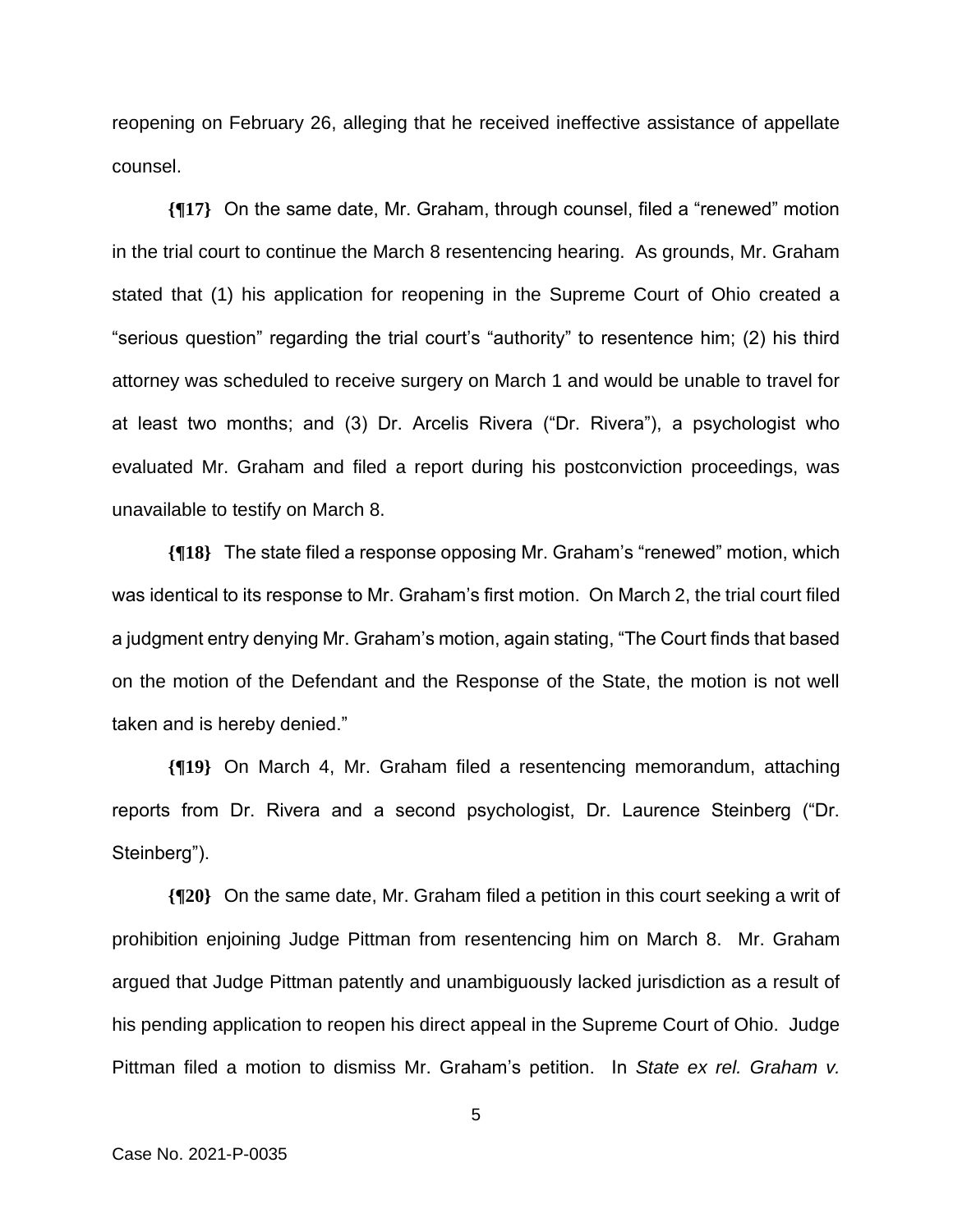*Pittman*, 11th Dist. Portage No. 2021-P-0023, 2021-Ohio-665 ("*Graham II*"), we granted Judge Pittman's motion, finding that Mr. Graham did not establish that there are no set of facts under which the trial court could have jurisdiction. *Id*. at ¶ 10.

# *Resentencing Hearing*

**{¶21}** The resentencing hearing went forward as scheduled on March 8. The defense renewed its objections to proceeding at that time based on Mr. Graham's pending application for reopening and co-counsel's and Dr. Rivera's inability to be present.

**{¶22}** The defense presented testimony from Dr. Steinberg regarding the different behavioral characteristics of adolescents as compared to adults and recent research on brain development. He testified that by 2015, "there was broad consensus along neuroscientists that there was significant brain maturation going on past age 18 and up until the - into the early 20s." Dr. Steinberg opined that the characteristics that the Supreme Court of the United States has identified as mitigating against a sentence of death for juveniles also applies to life sentences without parole for 18-, 19-, or 20-yearold offenders. On cross-examination, Dr. Steinberg conceded that he had not met or interviewed Mr. Graham.

**{¶23}** The defense also presented statements from Mr. Graham's family members in a 15-minute video discussing the environment in which Mr. Graham grew up.

**{¶24}** The defense further discussed several factors that the trial court should consider for resentencing, including (1) Mr. Graham's age; (2) family and social dysfunction; (3) mental health and substance abuse; (4) rehabilitation; (5) proportionality; and (6) recidivism. The defense submitted exhibits consisting of Dr. Steinberg's and Dr. Rivera's reports and affidavits from Mr. Graham's family members. The defense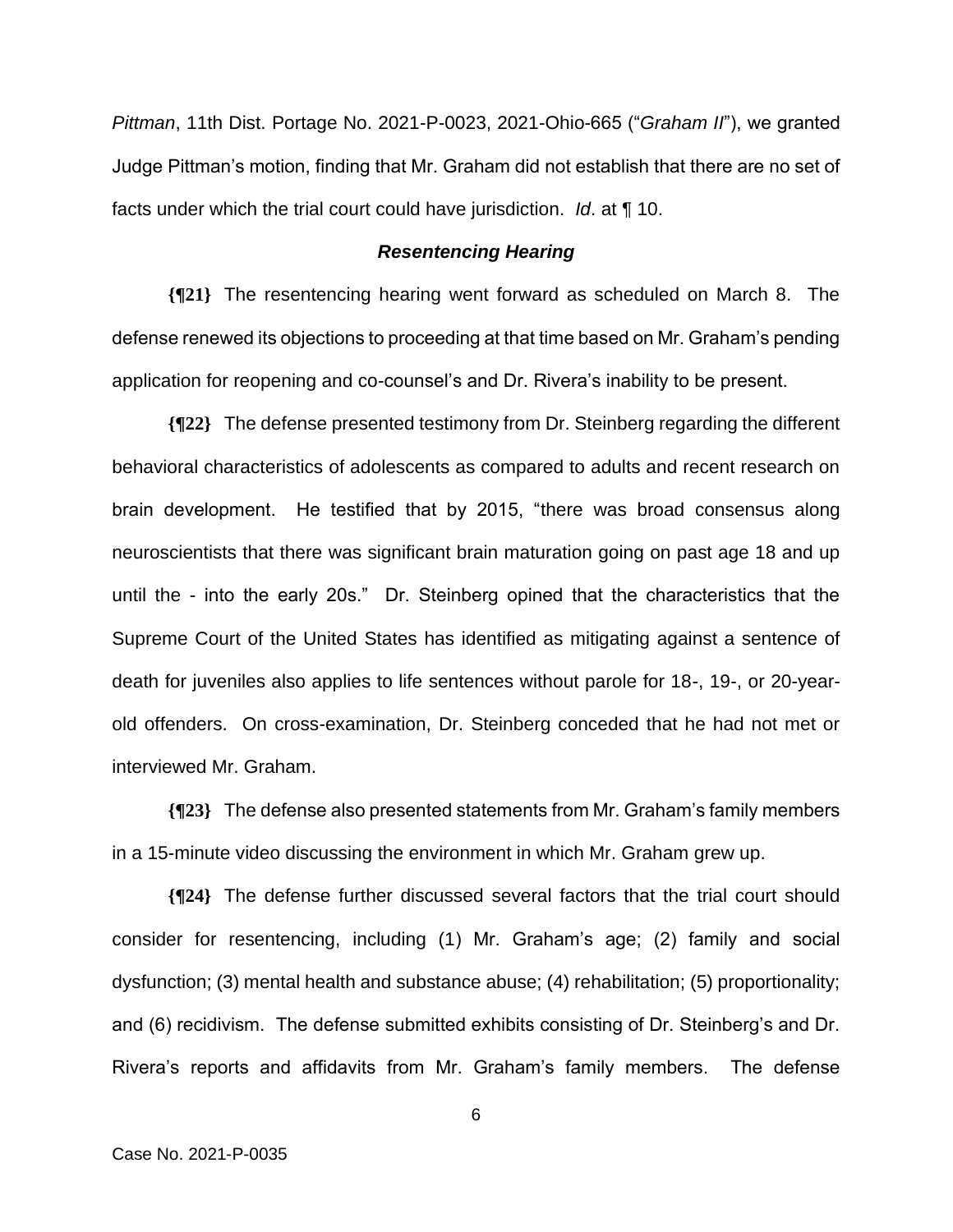requested that the trial court resentence Mr. Graham anew on all six counts and specifications and impose an aggregate prison term of 28 years to life.

**{¶25}** The state presented testimony from the victim's father, mother, and sister. The state requested that the trial court impose a prison term of life without the possibility of parole on count 1 to run consecutively to the 61-year aggregate prison term that the trial court had previously imposed.

**{¶26}** The trial court stated that it considered the overriding principles and purposes of felony sentencing and weighed the statutory factors. The trial court sentenced Mr. Graham to prison terms of life without parole on count 1 and three years on the accompanying firearm specification to run consecutively to each other and to the 61-year aggregate prison term that it had previously imposed. The trial court also made statutory findings for consecutive sentences.

**{¶27}** Finally, the trial court commented as follows:

**{¶28}** "I remember Mr. Graham after the trial. The one thing that sticks in my mind more than anything else is that you grinned at the family when you walked out that door like you thought this was funny.

**{¶29}** "You murdered a poor, innocent, young man that was destined to do great things. Because you grew up in a single-family home -- a lot of people have hardships. Most people in this room have had hardships. That doesn't give you the right to take someone's life. I remember the evidence just like it was yesterday, just like it was yesterday."

**{¶30}** The defense noted its objection to the sentence for the record.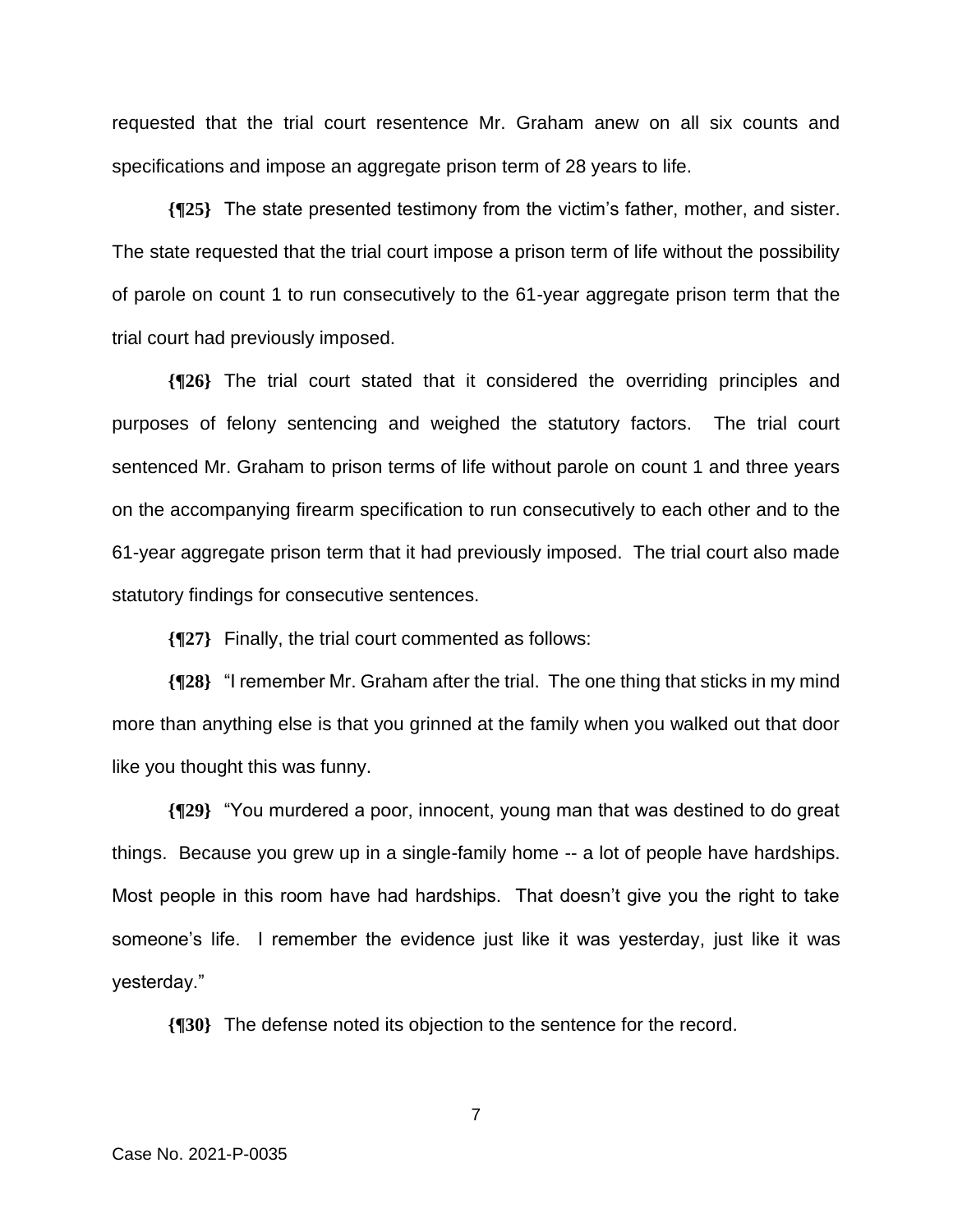**{¶31}** The trial court subsequently filed a judgment entry that memorialized Mr. Graham's sentences, which Mr. Graham timely appealed.

**{¶32}** In May 2021, the Supreme Court of Ohio denied Mr. Graham's application for reopening. *See State v. Graham*, 163 Ohio St.3d 1416, 2021-Ohio-1606, 167 N.E.3d 975 ("*Graham III*"). Mr. Graham filed separate petitions for a writ of certiorari in the Supreme Court of the United States in May and August, both of which were denied in October.

**{¶33}** Mr. Graham raises the following three assignments of error for our review:

**{¶34}** "[1.] The Eighth and Fourteenth Amendments prohibit a sentence of life without the possibility of parole for offenders who were 21 years old and younger at the time of the offense.

**{¶35}** "[2.] The trial court abused its discretion when it failed to grant Graham's request for a continuance.

**{¶36}** "[3.] The trial court lacked jurisdiction to conduct Graham's resentencing hearing while his application for reopening was pending in the Supreme Court of Ohio."

**{¶37}** We review Mr. Graham's assignments of error in reverse order.

#### **Trial Court Jurisdiction**

**{¶38}** In his third assignment of error, Mr. Graham contends that the trial court was divested of jurisdiction to resentence him based on his filing of an application to reopen his direct appeal in the Supreme Court of Ohio.

## *Standard of Review*

**{¶39}** Determination of a trial court's jurisdiction is a question of law that we review de novo. *Lloyd v. Thornsbery*, 11th Dist. Portage No. 2019-P-0108, 2021-Ohio-240, ¶ 8.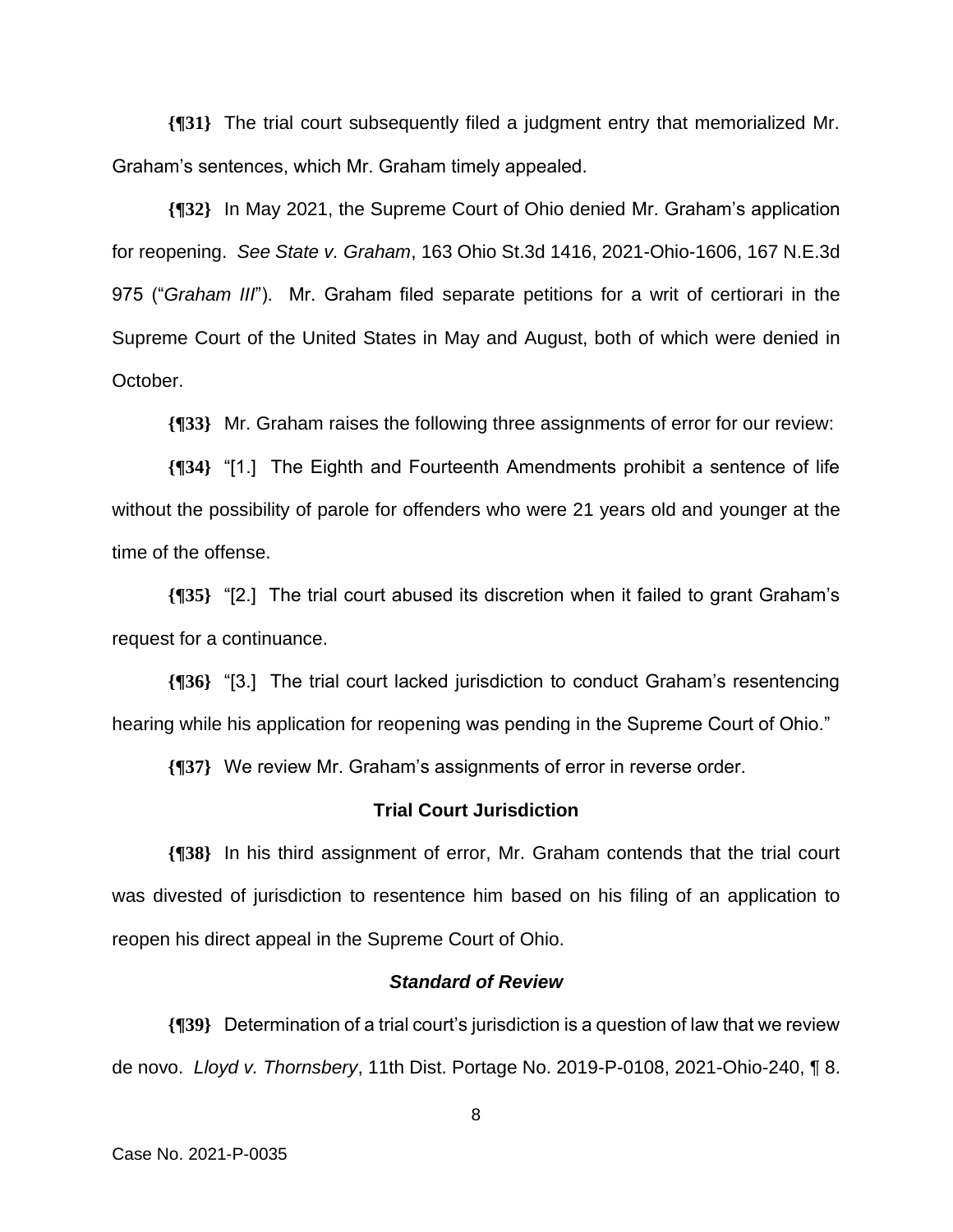# *Law and Analysis*

**{¶40}** Mr. Graham cites no authority directly supporting his contention that the trial court was divested of jurisdiction. Instead, Mr. Graham argues that his application for reopening is analogous to a memorandum in support of jurisdiction filed in the Supreme Court of Ohio and/or an appeal from a trial court's denial of a postconviction petition. We disagree.

**{¶41}** Mr. Graham appealed his death sentence directly to the Supreme Court of Ohio as of right, which is governed by its own rules of practice. The Supreme Court of Ohio has appellate jurisdiction over "an appeal from a decision of a court of common pleas in a case in which the death penalty has been imposed for an offense committed on or after January 1, 1995." S.Ct.Prac.R. 5.01(A)(4); *see* Ohio Constitution, Article IV, Section 2(B)(2)(c). "To perfect" such an appeal, "the appellant shall file a notice of appeal, accompanied by the court of common pleas' judgment entry" within 45 days from the entry's journalization. S.Ct.Prac.R. 11.01(B)(1). "After a death-penalty appeal of right is perfected from a court of common pleas \* \* \* to the Supreme Court, *the court of common pleas* \* \* \* *is divested of jurisdiction*, except to take action in aid of the appeal, to grant a stay of execution if the Supreme Court has not set an execution date, or to appoint counsel." (Emphasis added.) S.Ct.Prac.R. 11.01(E).

**{¶42}** A subsequent application for reopening in the Supreme Court of Ohio is governed by S.Ct.Prac.R. 11.06. It provides, in relevant part, that "[a]n appellant in a death-penalty case involving an offense committed on or after January 1, 1995, may apply for reopening of the appeal from the judgment of conviction and sentence, based on a claim of ineffective assistance of appellate counsel in the Supreme Court" within 90 days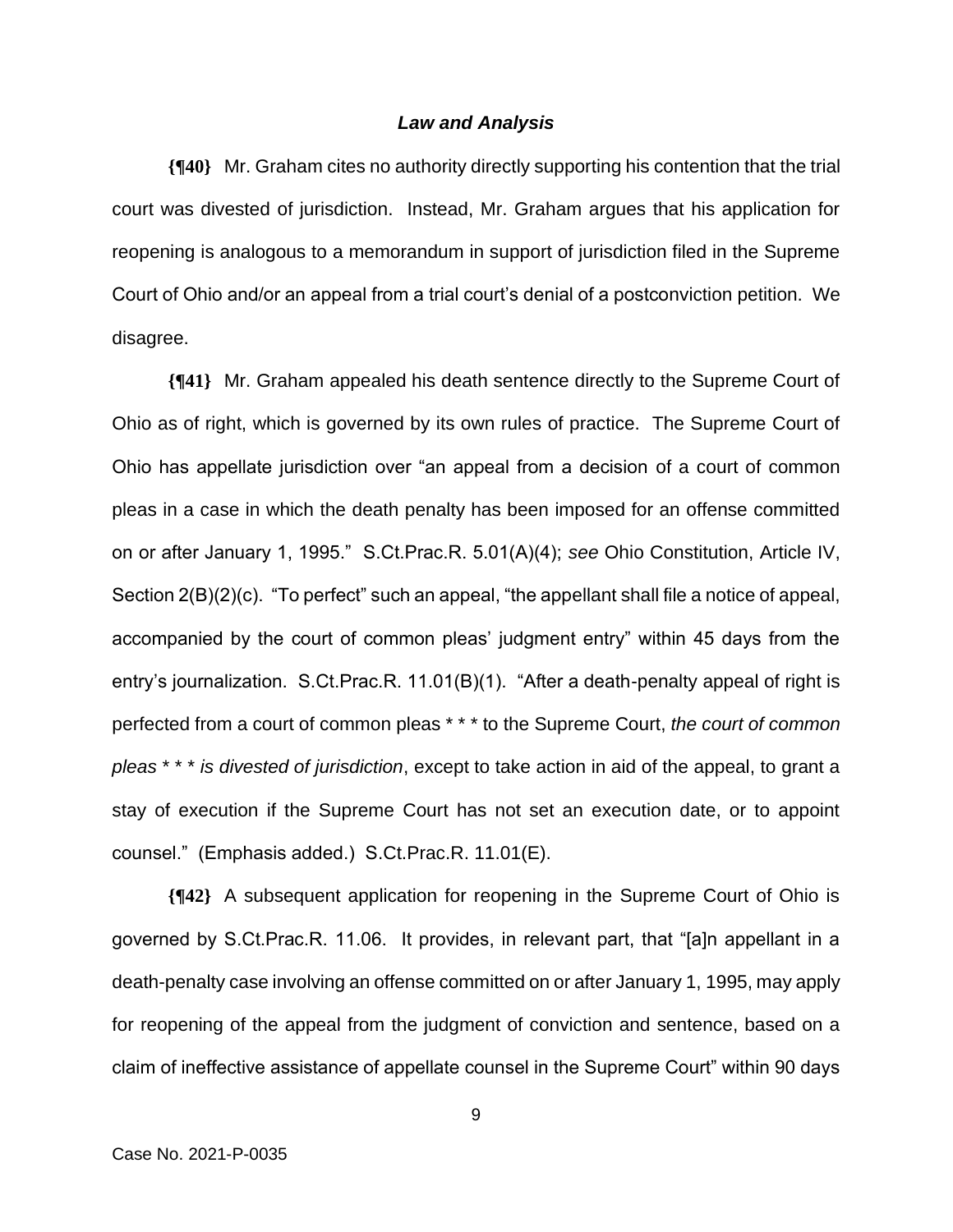from the Supreme Court's issuance of its mandate. S.Ct.Prac.R. 11.06(A). "An application for reopening shall be granted if there is a genuine issue as to whether the applicant was deprived of effective assistance of counsel on appeal." S.Ct.Prac.R. 11.06(E).

**{¶43}** "If the Supreme Court *grants* the application, the Clerk of the Supreme Court shall serve notice on the clerk of the trial court, and the Supreme Court will \* \* \* *[i]mpose conditions, if any, necessary to preserve the status quo during the pendency of the reopened appeal*." (Emphasis added.) S.Ct.Prac.R. 11.06(F)(2). "If the application is granted, the case shall proceed as on an initial appeal in accordance with these rules," subject to certain exceptions. S.Ct.Prac.R. 11.06(G)(1).

**{¶44}** S.Ct.Prac.R. 11.06 is analogous to App.R. 26(B), which is applicable in Ohio's district courts of appeals. It permits "[a] defendant in a criminal case" to "apply for reopening of the appeal from the judgment of conviction and sentence, based on a claim of ineffective assistance of appellate counsel" within 90 days from journalization of the appellate judgment. App.R. 26(B). The Supreme Court of Ohio has held that "proceedings under App.R. 26(B) are collateral postconviction proceedings and not part of the direct-appeal process." *Morgan v. Eads*, 104 Ohio St.3d 142, 2004-Ohio-6110, 818 N.E.2d 1157, syllabus. "Ohio has chosen, through App.R. 26(B), to create an additional and collateral opportunity for raising ineffective-appellate counsel claims after the appeal as of right is finished." *Id*. at ¶ 19.

**{¶45}** The foregoing authority demonstrates than an appeal and an application for reopening are separate and distinct proceedings. An application for reopening is not an appeal, and the effect of filing an application for reopening is not the same as perfecting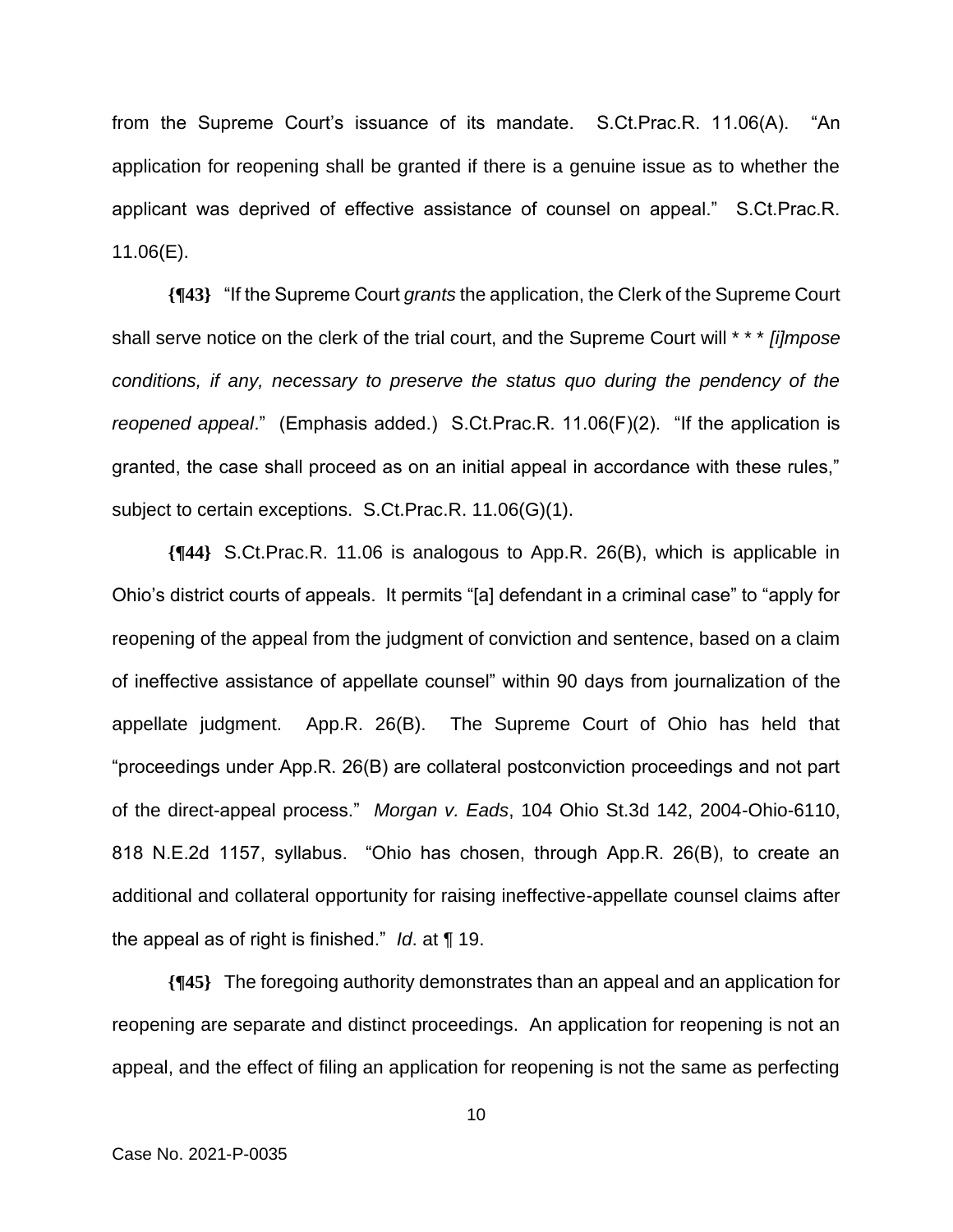an appeal. Rather, pursuant to S.Ct.Prac.R. 11.06(F)(2), the Supreme Court of Ohio's *granting* of an application for reopening and the court's *imposition* of conditions to preserve the status quo affect the trial court's jurisdiction, not the appellant's mere *filing*  of such an application.

**{¶46}** Mr. Graham counters that a trial court's jurisdiction "should" also be divested upon filing because the Supreme Court's granting of an application for reopening is not always timely and because the Supreme Court's ability to preserve the status quo may be "rendered meaningless" by the trial court's actions.

**{¶47}** The Supreme Court of Ohio alone has the authority to prescribe rules governing practice and procedure in all courts of the state. *Louden v. A.O. Smith Corp.*, 121 Ohio St.3d 95, 2009-Ohio-319, 902 N.E.2d 458, ¶ 9; *see* Ohio Constitution, Article IV, Section 5(B). This court has no authority to modify the Supreme Court's rules to encompass Mr. Graham's desired outcome.

**{¶48}** Accordingly, the trial court was not divested of jurisdiction to resentence Mr. Graham based on his filing of an application to reopen his direct appeal in the Supreme Court of Ohio.

**{¶49}** Mr. Graham's third assignment of error is without merit.

# **Denial of Continuance**

**{¶50}** In his second assignment of error, Mr. Graham contends that the trial court abused its discretion by denying his request for a continuance.

#### *Standard of Review*

**{¶51}** "The grant or denial of a continuance is a matter that is entrusted to the broad, sound discretion of the trial judge." *State v. Unger*, 67 Ohio St.2d 65, 423 N.E.2d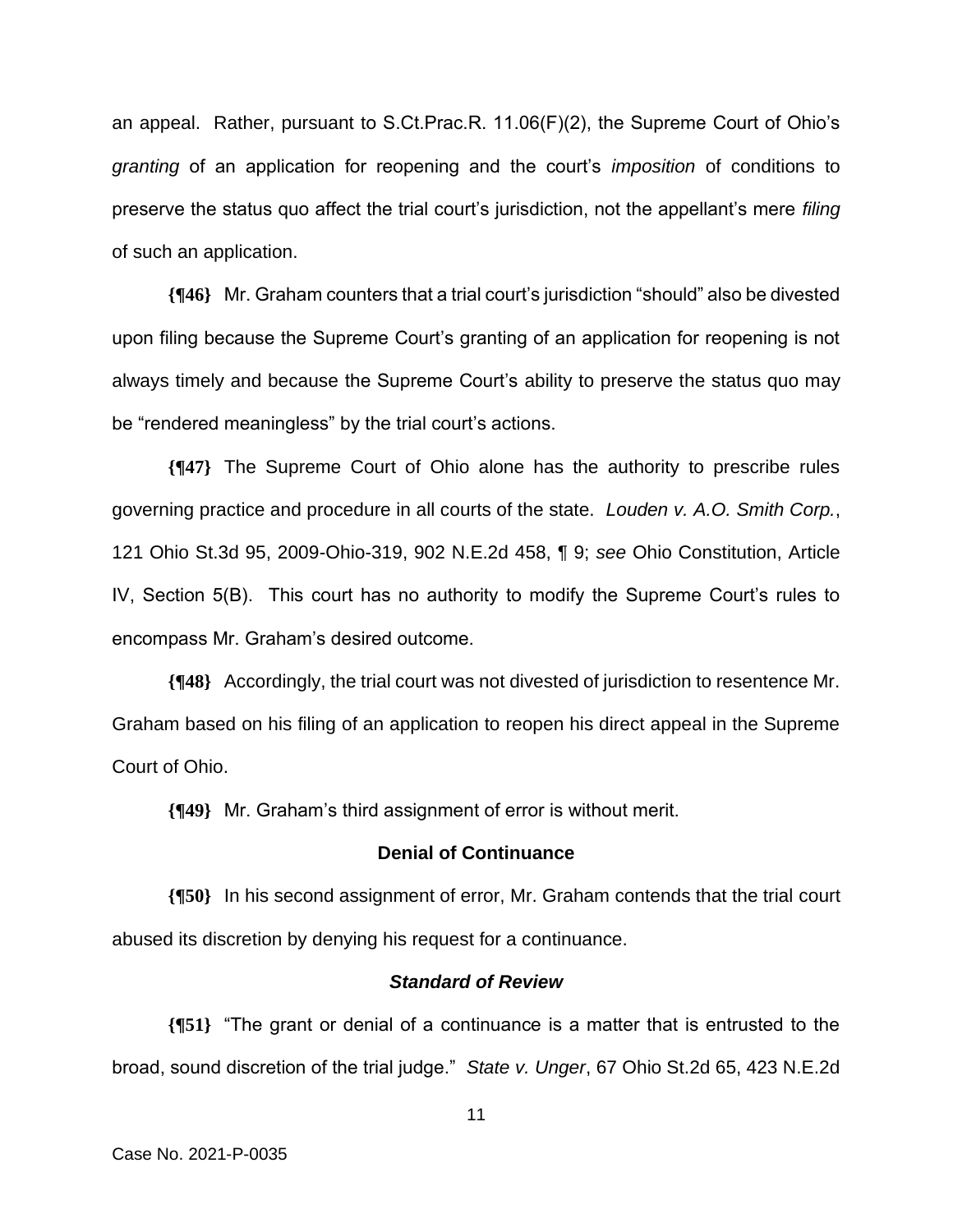1078 (1981), syllabus. "An appellate court must not reverse the denial of a continuance unless there has been an abuse of discretion." *Id*. at 67.

**{¶52}** An abuse of discretion is the trial court's "'failure to exercise sound, reasonable, and legal decision-making.'" *State v. Beechler*, 2d Dist. Clark No. 09-CA-54, 2010-Ohio-1900, ¶ 62, quoting *Black's Law Dictionary* 11 (8th Ed.Rev.2004).

# *Legal Principles*

**{¶53}** The Supreme Court of Ohio has stated that "'[t]here are no mechanical tests for deciding when a denial of a continuance is so arbitrary as to violate due process. The answer must be found in the circumstances present in every case, particularly in the reasons presented to the trial judge at the time the request is denied.'" *Unger* at 67, quoting *Ungar v. Sarafite*, 376 U.S. 575, 589, 84 S.Ct. 841, 11 L.Ed.2d 921 (1964). "Weighed against any potential prejudice to a defendant are concerns such as a court's right to control its own docket and the public's interest in the prompt and efficient dispatch of justice." *Id*.

**{¶54}** The Supreme Court of Ohio has instructed trial courts to consider several factors in evaluating a motion for a continuance, including "[1] the length of the delay requested; [2] whether other continuances have been requested and received; [3] the inconvenience to litigants, witnesses, opposing counsel and the court; [4] whether the requested delay is for legitimate reasons or whether it is dilatory, purposeful, or contrived; [5] whether the defendant contributed to the circumstance which gives rise to the request for a continuance; and [6] other relevant factors, depending on the unique facts of each case." *Id.* at 68. In addition, a defendant must show how he or she was prejudiced by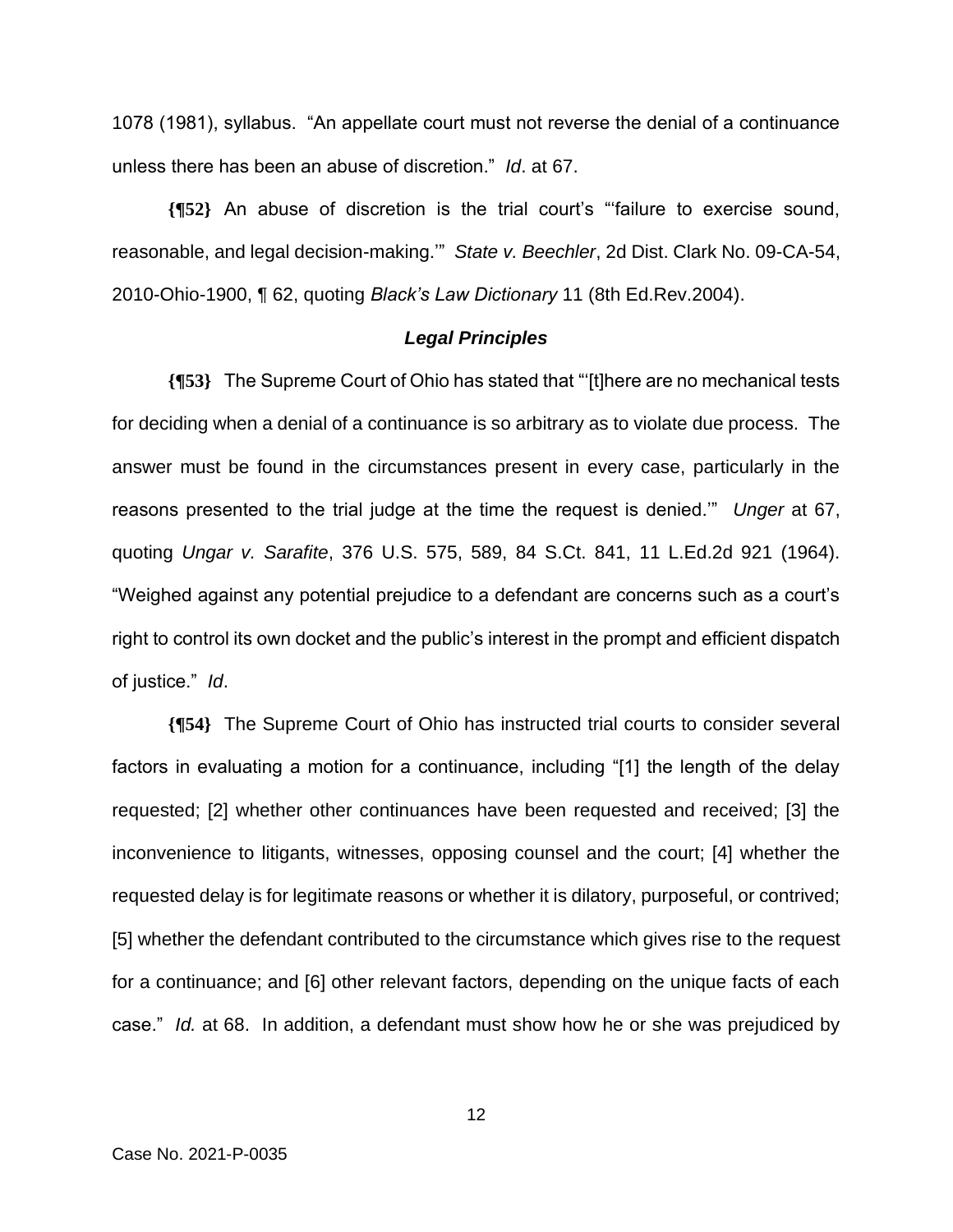the denial of the continuance before there can be a finding of prejudicial error. *State v. Broom*, 40 Ohio St.3d 277, 288, 533 N.E.2d 682 (1988).

#### *Analysis*

**{¶55}** Mr. Graham first argues that the trial court abused its discretion by failing to consider the *Unger* factors and by failing to provide an explanation for its denial.

**{¶56}** Although the trial court did not expressly consider the *Unger* factors on the record, there is no requirement to do so. *See State v. Colley*, 4th Dist. Scioto No. 09CA3323, 2010-Ohio-4834, ¶ 20. "An appellate court reviewing a lower court's judgment indulges in a presumption of regularity of the proceedings below." *Hartt v. Munobe*, 67 Ohio St.3d 3, 7, 615 N.E.2d 617 (1993). In addition, "[a] reviewing court must presume that the trial court applied the law correctly." *State v. Coombs*, 18 Ohio St.3d 123, 125, 480 N.E.2d 414 (1985). Thus, absent evidence to the contrary, we must presume that the trial court considered and applied the *Unger* factors in rendering its judgment. *See Colley* at ¶ 20.

**{¶57}** We find the present matter to be distinguishable from *In re Zak*, 11th Dist. Lake Nos. 2001-L-216 through 2001-L-218, 2003-Ohio-1974, which Mr. Graham cites in support of his argument. In that case, we found that the trial court abused its discretion in denying an out-of-state party's motion to continue a hearing in a child custody dispute where there was no "indication in the record as to why the decision was made." *Id*. at ¶ 33.

**{¶58}** By contrast, this is an aggravated murder case where a death sentence was originally imposed. The Supreme Court of Ohio vacated Mr. Graham's death sentence and issued a mandate ordering the trial court to resentence Mr. Graham. *See* Crim.R. 32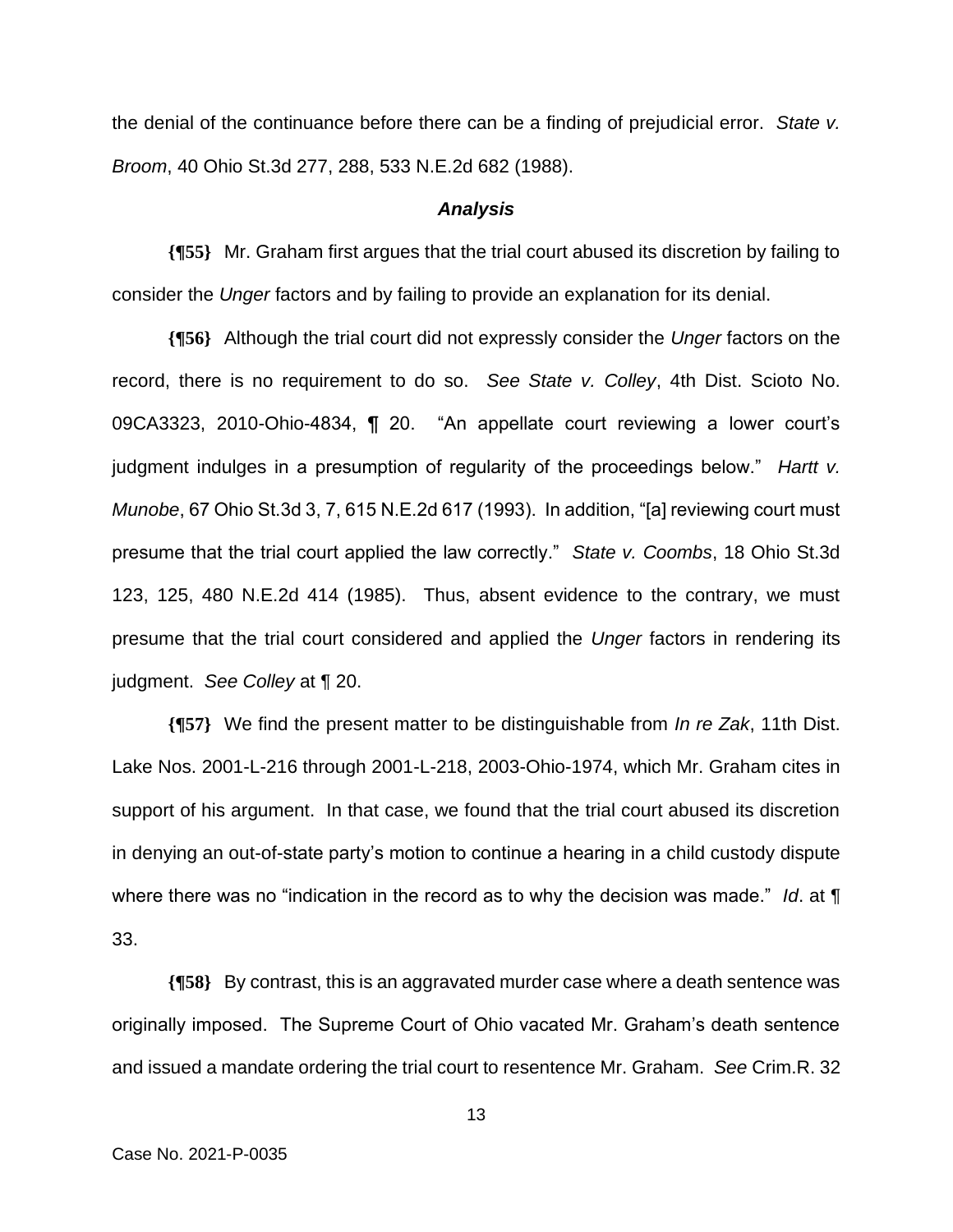("Sentence shall be imposed without unnecessary delay"). Thus, the trial court's compelling interest in promptly resentencing Mr. Graham is apparent from the record.

**{¶59}** Mr. Graham next argues that an application of the *Unger* factors demonstrates that the trial court abused its discretion. Mr. Graham's argument focuses on his February 26 "renewed" motion to continue, the stated grounds for which were (1) the trial court's lack of jurisdiction because of Mr. Graham's pending application for reopening in the Supreme Court of Ohio; (2) his third attorney's scheduled surgery on March 1; and (3) Dr. Rivera's unavailability to testify on March 8.

**{¶60}** Application of the *Unger* factors leads to diverse results. On one hand, Mr. Graham's pending application for reopening was not a legitimate reason to delay the March 8 resentencing. Like in this appeal, Mr. Graham cited no legal authority in his February 26 motion that directly supported his contention that the trial court was divested of jurisdiction. Rather, the applicable authority demonstrates that the trial court was not divested of jurisdiction.

**{¶61}** Similarly, the scheduled surgery of Mr. Graham's third attorney, while unfortunate, did not present a compelling reason to delay the March 8 resentencing. An indigent criminal defendant does not have a constitutional right to choose the attorney who will represent him; rather, he is only entitled to competent legal representation. *State v. Long*, 2014-Ohio-4416, 19 N.E.3d 981, ¶ 33 (11th Dist.). Mr. Graham was being represented by two attorneys certified in capital cases, while his third attorney was sitting as "third chair."

**{¶62}** The unavailability of Dr. Rivera to testify on March 8 was a legitimate reason for a continuance. *See State v. Brooks*, 44 Ohio St.3d 185, 195, 542 N.E.2d 636 (1989)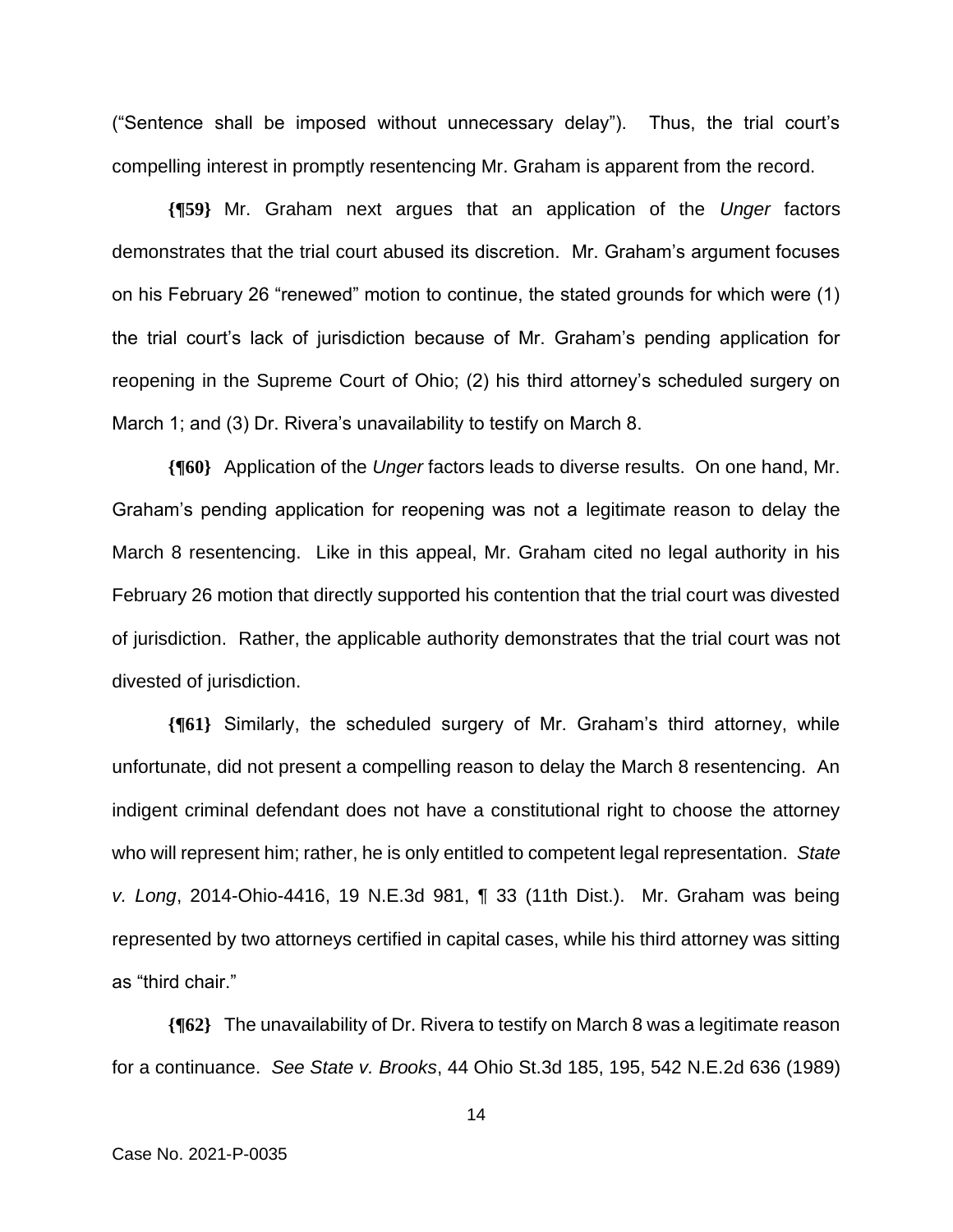("A court may not refuse to grant a reasonable recess for the purpose of obtaining defense witnesses when it has been shown that the desired testimony would be relevant and material to the defense"). However, Mr. Graham did not state when Dr. Rivera was available to testify. *See Unger* at 69 ("the record is totally devoid of any indication of what the potential delay might have been if appellant had successfully secured the second continuance").

**{¶63}** In addition, Mr. Graham first disclosed Dr. Rivera's unavailability 10 days before the March 8 resentencing, despite the fact that the trial court provided two months' advance notice. Mr. Graham asserted Dr. Rivera's unavailability as his third justification for a continuance, following requests of approximately 90 days to obtain a ruling on his pending application for reopening and "at least two months" to permit his third attorney to recover from surgery.

**{¶64}** And while Mr. Graham characterizes his January 26 and February 26 motions as a single request for a continuance, he filed his February 26 motion after his January 26 motion was denied, and he focused on different grounds.

**{¶65}** On the other hand, Dr. Rivera is a psychologist who examined Mr. Graham in July 2018 for his postconviction proceedings and filed a detailed report dated April 11, 2019. We recognize that a full mitigation hearing is not required when an offender is resentenced pursuant to R.C. 2929.06 following a court's vacation of a death sentence. *See State v. Denson*, 66 Ohio App.3d 833, 835, 586 N.E.2d 1125 (1st Dist.1990) ("Unlike its role in R.C. 2929.03 proceedings, the trial court, in conducting a resentencing hearing pursuant to R.C. 2929.06, is not called upon to determine whether to impose a death sentence after weighing the mitigating factors against the aggravating circumstances of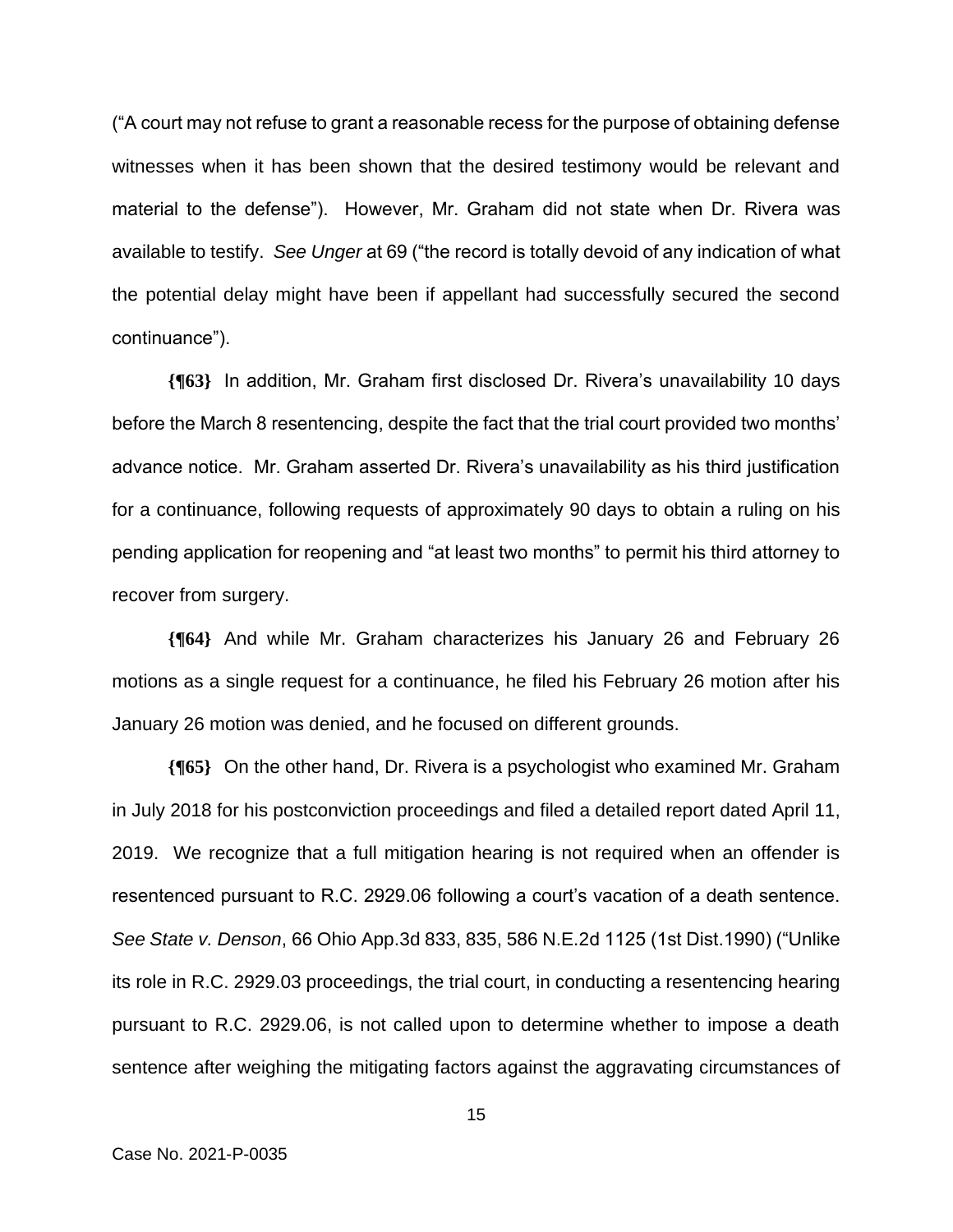the offense committed"). However, mitigation testimony remains vitally important when a trial court is considering any felony sentence, particularly one as serious as life imprisonment without parole.

**{¶66}** For instance, R.C. 2929.19(A) provides that at a resentencing hearing, "the offender, the prosecuting attorney, the victim or the victim's \* \* \*, and, with the approval of the court, *any other person* may present information relevant to the imposition of sentence in the case." (Emphasis added.). R.C. 2929.19(B)(1)(a) *requires* the trial court to consider such information before imposing sentence.

**{¶67}** In addition, a trial court imposing a felony sentence must be "guided by" the overriding purposes of sentencing, including the promotion of "effective rehabilitation." R.C. 2929.11(A). The sentence imposed must be "reasonably calculated" to achieve those purposes. R.C. 2929.11(B). A trial court must also consider several factors in relation to the offender and/or the offense, including any relevant factors indicating that "the offender's conduct is less serious than conduct normally constituting the offense" and that "the offender is not likely to commit future crimes." R.C. 2929.12(C) and (E).

**{¶68}** The findings and professional opinions set forth in Dr. Rivera's report implicated several of these factors. For instance, Dr. Rivera wrote that multigenerational family dysfunction, substance abuse, systemic failures, and negative peer influences contributed to Mr. Graham's poor choices. However, she wrote that Mr. Graham benefitted from and excelled in structured settings. Thus, Dr. Rivera's testimony would have been relevant and material to the trial court's required sentencing considerations. Most crucially, her testimony would have been relevant and material to the issue of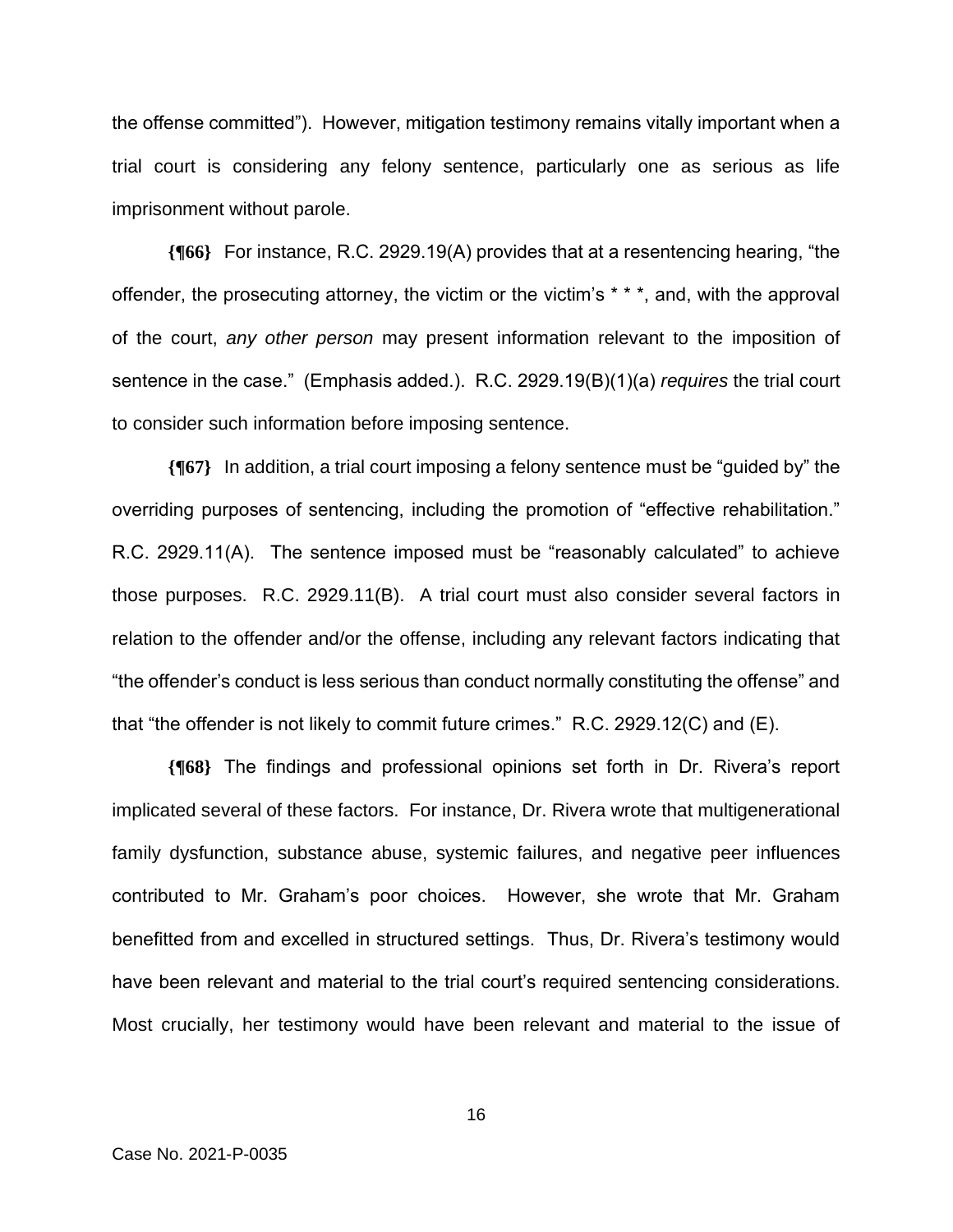whether Mr. Graham should be granted parole eligibility in the future and would have allowed her to supplement the report she penned almost two years earlier.

**{¶69}** Finally, there is no indication in the record that granting a brief continuance to accommodate Dr. Rivera's schedule would have caused inconvenience to any of the interested parties. Mr. Graham remained incarcerated for his other convictions, and the jury's guilty verdict on the aggravated murder offense remained.

**{¶70}** Weighing the trial court's right to control its own docket and the public's interest in the prompt and efficient dispatch of justice against the potential prejudice to Mr. Graham, we find that the *Unger* factors tipped in favor of granting a continuance to permit Dr. Rivera's testimony.

**{¶71}** Since the record demonstrates that Dr. Rivera did not testify at the March 8 resentencing hearing, we conclude that Mr. Graham has demonstrated prejudice resulting from the trial court's denial. *See United States v. King*, 127 F.3d 483, 487 (6th Cir.1997) ("The defendant demonstrates 'actual prejudice' by showing that a continuance would have made relevant witnesses available or added something to the defense").

**{¶72}** Mr. Graham's second assignment of error has merit.

#### **Constitutionality of Sentence**

**{¶73}** Finally, in his first assignment of error, Mr. Graham contends that the Eighth and Fourteenth Amendments to the federal Constitution prohibit a prison sentence of life without the possibility of parole for offenders who were 21 years old and younger at the time of the offense.

**{¶74}** Our disposition of Mr. Graham's second assignment of error renders his first assignment of error moot.